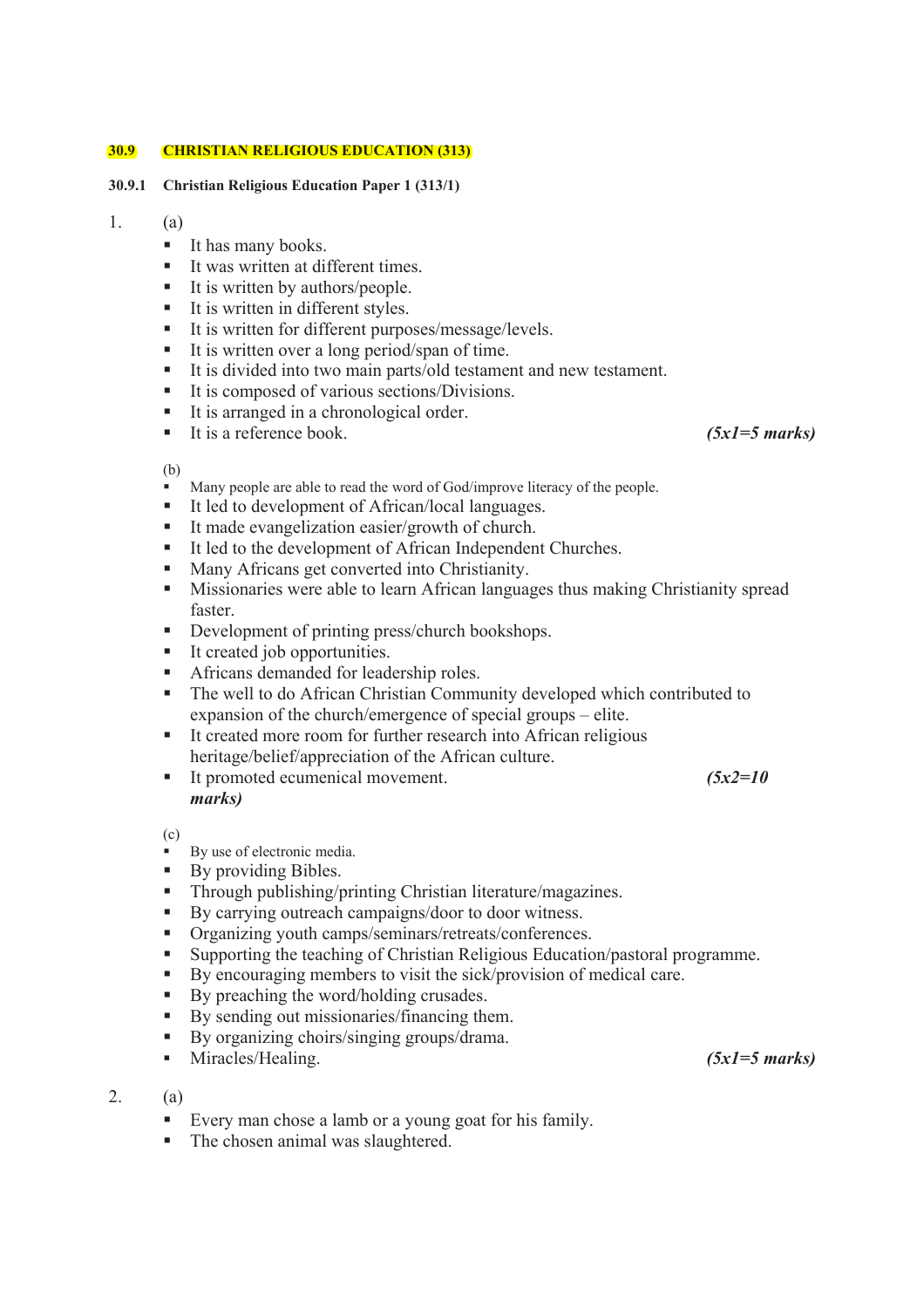- Blood was put on the two door posts of the houses.
- The slaughtered animal was to be roasted.
- The Israelites ate the unleavened bread/bitter herbs with roasted meat.
- They stayed indoors till morning.
- They ate while fully dressed for the journey/in a hurry.
- They burnt all the leftovers of the meal.
- They collected jewellery/clothing from the Egyptians. *(5x1=5 marks)*

# (b)

- It marked the end of their suffering/oppression in Egypt.
- It signified that they were a special nation/chosen by God.
- It was fulfillment of the promises God had made to Abraham.
- It proved that God was more powerful than other gods/supreme.
- It showed/proved to them that Moses was a chosen leader of God.
- The Exodus united the people of Israel as a nation.
- It made them to understand the nature of God.
- It taught them that God needed obedience from human beings.
- They received the ten commandments which guided them in their relationships.

*(5x2=10* 

# *marks)*

- (c)
- $\overrightarrow{ }$  They set aside a day of worship.
- Set aside holy places of worship.
- They do not mention God's name in vain.
- They pray to him.
- **Live exemplary lives/role model.**
- Giving offering/tithes.
- Praise him for wonders.
- Taking care of the environment.
- Looking after the needy.
- Preaching/spreading his word. *(5x1=5 marks)*

# $3$  (a)

- Prophet Elijah asked King Ahab to assemble all the people at Mount carmel.
- The king summoned all the people including the prophets of Baal to Mount Carmel.
- Elijah told the people to choose between worshipping God and Baal.
- He suggested to the people that two bulls be brought and each party to offer the sacrifice to their God.
- He challenged them and said which ever party will make their God burn the sacrifice will be the true God.
- The prophets of Baal were given a bull which they prepared and called upon the name of their God.
- Elijah mocked them/asked them to shout louder to their God.
- He placed the sacrifice on the alter asked the people to pour water on it.
- He called upon God to prove that He was the living God.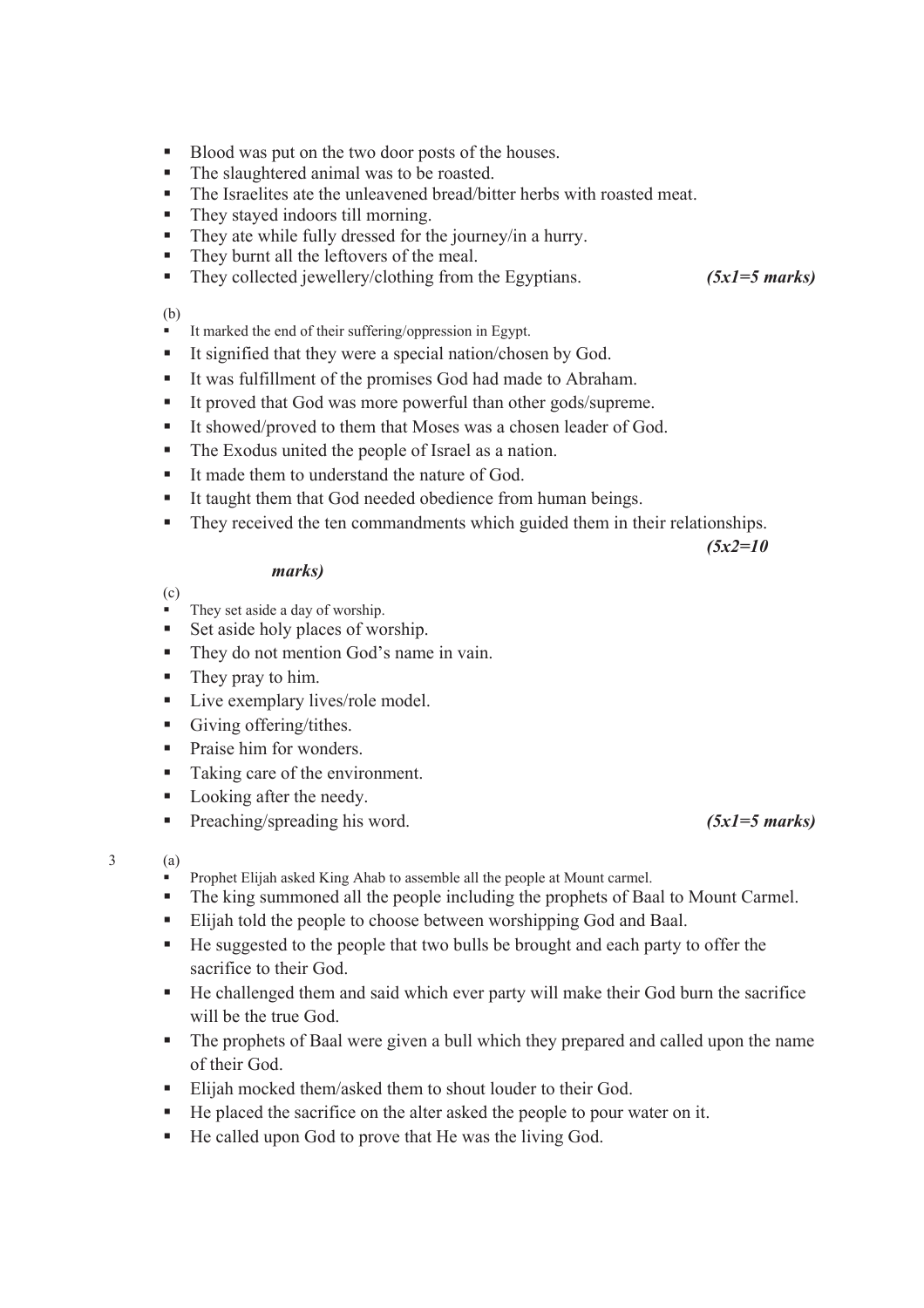- Fire consumed the sacrifices/the wood/stone/the water/dust around it.
- The people threw themselves on the ground and worshipped the Lord as the true God.
- Elijah killed the prophets of Baal. *(7x1=7 marks)*

(b)

- The existence of false prophets who gave false promises to the Israelites.
- King Ahab had allowed his Phoenician wife to bring the worship of the false gods and goddesses.
- Jezebel had brought foreign gods and goddesses to Israel.
- There was persecution of true prophets of God by Jezebel.
- King Ahab had allowed the building of temples/high places for the worship of Baal.
- The Canaanite religion had a strong influence on the Israelites.
- The King participated in idol worship/Baalism made on official religion.
- The idol gods could be seen/touched so they appeared real. *(4x2=8) marks)*

(c)

- Truthfulness.
- Courage.
- Faithfulness/trust
- Kindness.
- **Loving/caring.**
- **Honesty.**
- Responsible/commitment.
- **Loyalty/obedience.**
- Respectful.
- Prayerfulness. *(5x1=5 marks)*

- The Old Testament prophets stressed the worship of one God/Monotheism while in some traditional African communities, prophets recognized many gods/goddesses.
- The Old Testament prophets received their call from God while the traditional African prophets inherited their work from their ancestors.
- The Old Testament received their power, guidance directly from God while the African traditional prophets got their power from God through the living dead/spirits.
- The Old Testament prophets spoke to the nations God sent them to, while the traditional African prophets were confined to their ethnic communities.
- The Old Testament prophets faced opposition from their people while the traditional African prophets were respected leaders in their communities
- The work of the Old Testament prophets was recorded and presented while in the African Traditional prophets it was passed on through oral traditions.  $(3x^2=6 \text{ marks})$ prophets it was passed on through oral traditions.

(b)

- The righteous could be sold for silver, the needy for a pair of shoes.
- The rich women led luxurious lives and were unkind to the poor.
- The rich women encouraged their husbands to exploit the poor.
- The rich people took an excess share of the harvest from the farmers.
- The rulers lived luxurious lives in good houses as the poor suffered thus God would send them into exile.
- The rulers were arrogant, trusted in material things, drunk wine when the poor had nothing to eat.

<sup>4. (</sup>a)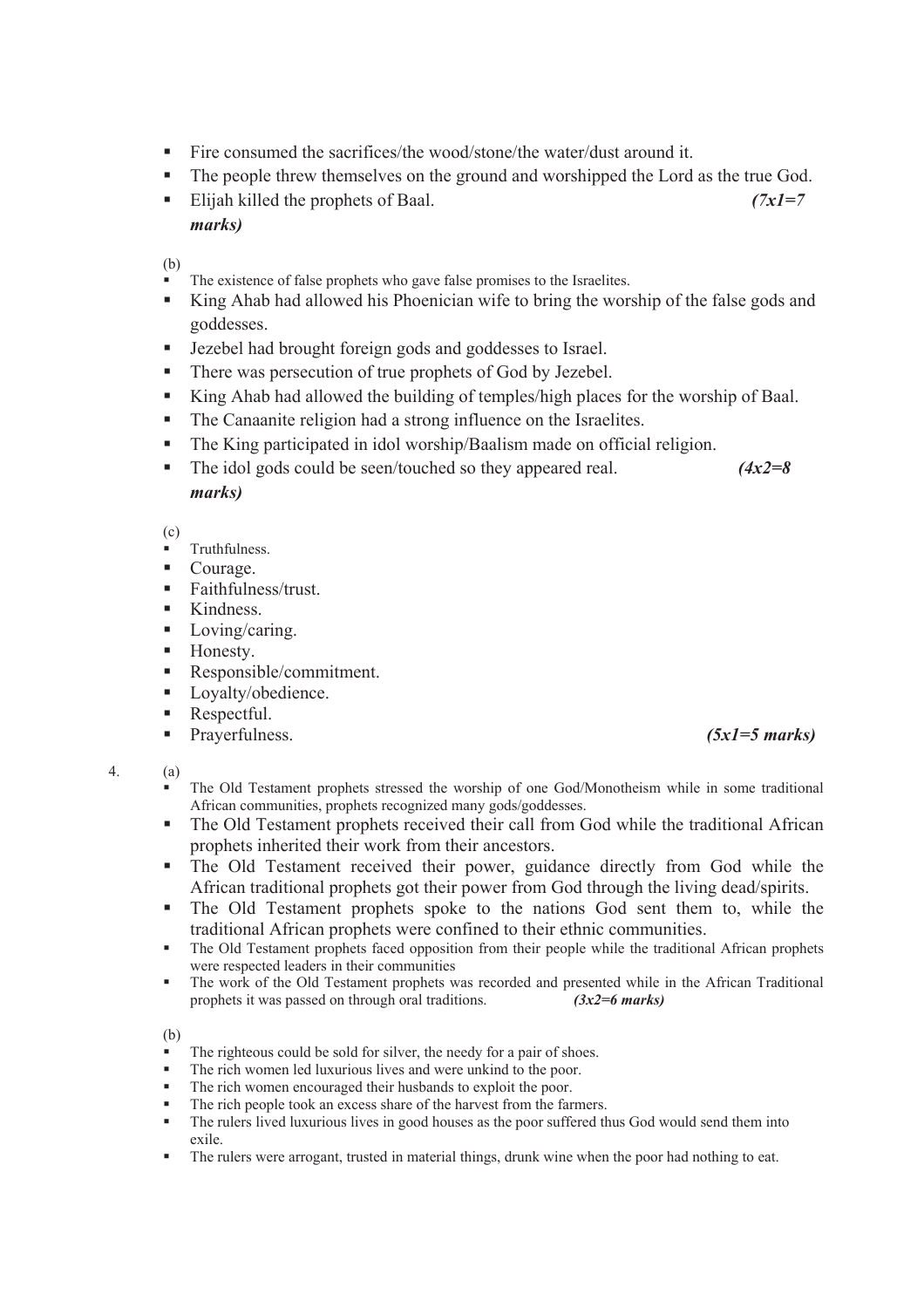- The judges were corrupt/took bribes from the rich.
- The wealthy merchants cheated the poor by using false scales/selling the refuse.
- The Israelites indulged in wine drinking/forced even those not supposed to drink, to do so.
- Those who spoke the truth were hated.
- Prophet Amos advised the people to seek good and avoid evil.
- The Israelites indulged in a sexual immorality.
- Prophet Amos advised against robbery with violence.
- He advised against the misuse of the garments taken in pledge. *(8x1=8 marks)*

(c)

- Providing education to the public on social justice/civic education.
- By respecting/following the laws of the country as laid down by the government.
- By providing shelter to the needy.
- It preaches on social justice.
- The church prays for social justice in the country.
- The church gives food/clothing to the affected.
- It advises the government on the need for the practice of justice in society.

■ The church condemns social injustice in society. *(6x1=6 marks)* 

### 5 (a)

- $\blacksquare$  It showed the people of Judah still had a future despite the coming crisis/Judah will regain freedom after conquest.
- It was an assurance that the people would be restored back to their homeland/reclaim their land.
- It demonstrated that the people would resume their normal lives/construct homes/cultivate land/own property.
- Divine judgment was not an end in itself.
- Restoration was to take place at God's own time/God was to determine when the people would be restored back.(Time).
- The people had to wait patiently for their return from exile.
- It showed that God was loving/faithful/was to keep his promise of restoration/bring them back to their ancestral land.
- It made them feel secure/they were not to lack anything. *(4x2=8 marks)*

(b)

- He was rejected by his own family/relatives.
- People made false accusations against him.
- He was threatened with death because of speaking for God.
- He lived a lonely solitary life/was commanded to neither marry nor attend any social gathering.
- His message was rejected by the Israelites.
- $\blacksquare$  He went through spiritual struggle as he saw the evil prosper while the righteous suffered.
- He was physically assaulted/beaten.
- The enemies attempted to kill him/He was put in muddy cistern.
- He was humiliated in public/mocked.
- He was imprisoned/jailed.
- He was arrested and put on trial. *(7x1=7 marks)*

(c)

- They pray over the issue/problem.
- They offer guidance and counseling to the affected.
- Paying visits/talking to the offender/fellowship.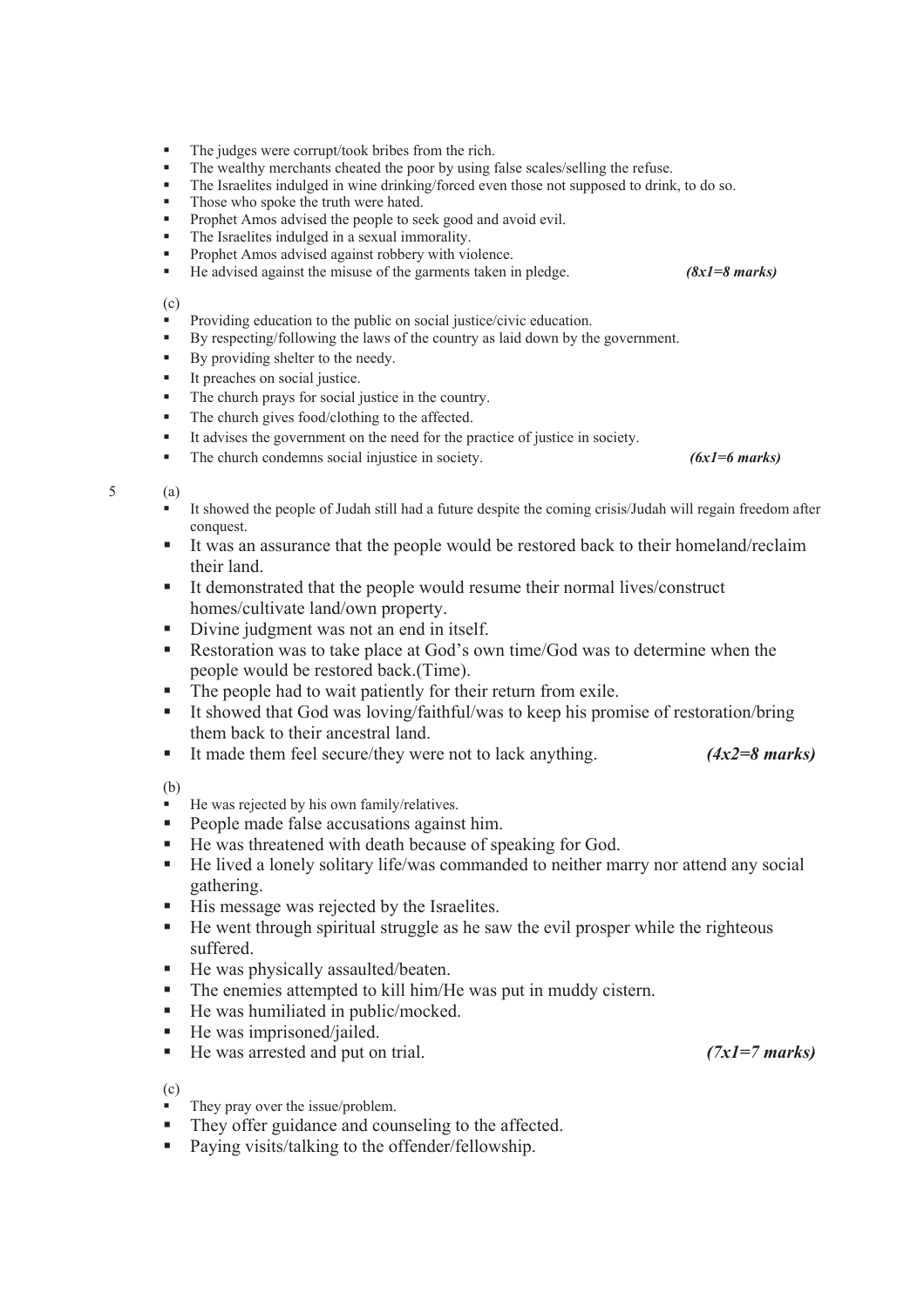- By involving church leaders as arbitrators.
- Forgiving the one who has wronged the other/asking for forgiveness.
- Willingness by the offender to accept the mistakes made/accepting liability (confession).
- Withdrawing some priviledges for a period of time so that one can reform.
- By sharing meals/eating together.
- Through shaking of hands/accepting a greeting. *(5x1=5 marks)*

### 6 (a)

- Naming children after the dead.
- Invoking the names of the dead during problems/important occasions.
- Burying the dead with some property.
- **•** Offering sacrifices to the dead.
- **Pouring of libation to the living dead/ancestors/leaving some food for the living dead.**
- Taking care of the graveyards.
- Fulfilling the wishes/will of the dead/carrying out the demands of the dead.
- Talking of the dead as having gone for a walk.
- Washing the dead body/oiling/decent burial.
- Holding commemoration ceremonies.
- Burying the dead in a particular position/direction/ancestral land. *(4x2=8 marks)*

(b)

- Being initiated.
- Must be married.
- Being of good conduct/respected in society.
- Should have children.
- Having the right/specified age.
- Ability to provide for others/wealthy.
- Should be knowledgeable in matters of the society/confidential/wise.
- Having support from leaders of the society.
- Be of sound mind/good health.
- Be a bonafide member of the community.
- By undergoing the rituals of being an elder. *(6x1=6 marks)*

(c)

- Modern education/technology.
- **Urbanization/migration.**
- Intermingling of different cultures/intermarriage.
- Laws are made in parliament/constitution of Kenya is applied.
- Western way of life tends to promote individualism.
- Wealth has taken over 'age' as a symbol of status.
- Most judicial duties have been taken over by the courts.
- Christianity has influenced the members who listen to their church leaders other than the elders.
- Permissiveness/modern decadence. *(6x1=6 marks)*

# **30.9.2 Christian Religious Education Paper 2 (313/2)**

- 1. (a)
	- She was highly favoured among women.
	- She will bring forth a son/will be named Jesus.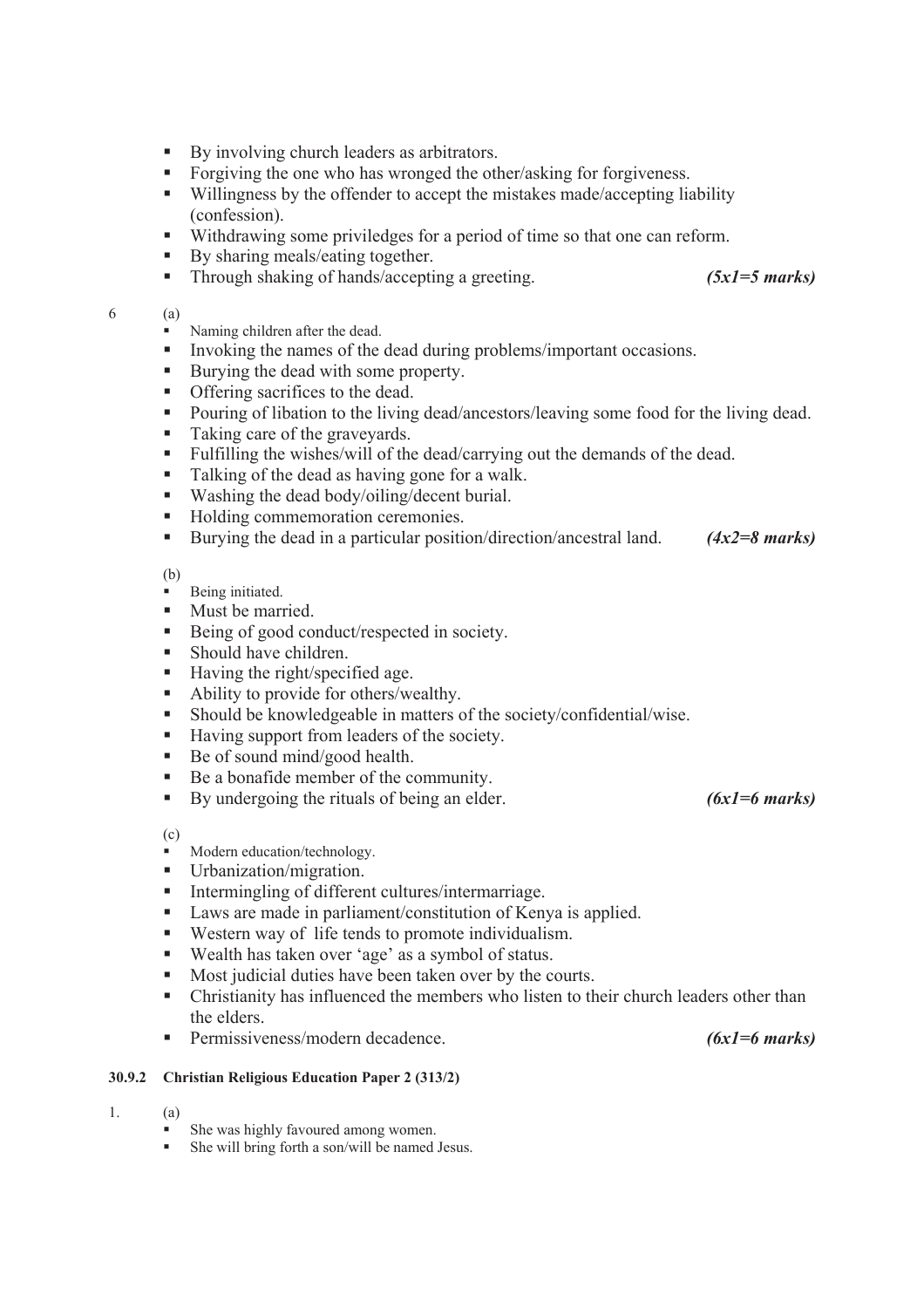| ٠<br>٠<br>٠<br>٠<br>٠<br>٠<br>٠<br>٠ | He will be called the son of the most highest/son of God/will be great.<br>He will be given the throne of his father David.<br>He will reign over the house of Jacob for ever.<br>The kingdom will be everlasting.<br>The Holy Spirit would come upon her.<br>The child to be born would be holy.<br>That Elizabeth her cousin had also conceived in her old age.<br>With God, nothing will be impossible. | $(6x1=6$ marks) |
|--------------------------------------|------------------------------------------------------------------------------------------------------------------------------------------------------------------------------------------------------------------------------------------------------------------------------------------------------------------------------------------------------------------------------------------------------------|-----------------|
| (b)                                  |                                                                                                                                                                                                                                                                                                                                                                                                            |                 |
| ٠<br>٠                               | God is a saviour because he remembers the lowly.<br>God is mighty for he scatters the proud/does great things.                                                                                                                                                                                                                                                                                             |                 |
| ٠                                    | God is holy/holy is his name.                                                                                                                                                                                                                                                                                                                                                                              |                 |
| ٠                                    | God is merciful to those who fear him from generation to generation.                                                                                                                                                                                                                                                                                                                                       |                 |
| ٠                                    | God is caring/protecting because he exalts the humble.                                                                                                                                                                                                                                                                                                                                                     |                 |
| ٠                                    | He is a provider/sustainer because he fills the hungry.                                                                                                                                                                                                                                                                                                                                                    |                 |
| ٠                                    | He is faithful because he keeps his promises.                                                                                                                                                                                                                                                                                                                                                              |                 |
| ٠                                    | He is kind/helper to his servant Israel.                                                                                                                                                                                                                                                                                                                                                                   | $(4x2=8$ marks) |
| (c)                                  |                                                                                                                                                                                                                                                                                                                                                                                                            |                 |
| ٠                                    | He was obedient.                                                                                                                                                                                                                                                                                                                                                                                           |                 |
| ٠                                    | He was courageous.                                                                                                                                                                                                                                                                                                                                                                                         |                 |
| ٠                                    | He was knowledgeable/intelligent/wise.                                                                                                                                                                                                                                                                                                                                                                     |                 |
| ٠                                    | He was respectful.                                                                                                                                                                                                                                                                                                                                                                                         |                 |
| ٠                                    | He was cooperative.                                                                                                                                                                                                                                                                                                                                                                                        |                 |
| ٠                                    | He was patient.                                                                                                                                                                                                                                                                                                                                                                                            |                 |
| ٠                                    | He was honest.                                                                                                                                                                                                                                                                                                                                                                                             |                 |
| ٠                                    | He was assertive/independent/making independent decisions.                                                                                                                                                                                                                                                                                                                                                 |                 |
| ٠<br>٠                               | He was social/outgoing.                                                                                                                                                                                                                                                                                                                                                                                    | $(6x1=6$ marks) |
|                                      | He was inquisitive                                                                                                                                                                                                                                                                                                                                                                                         |                 |
| (a)                                  |                                                                                                                                                                                                                                                                                                                                                                                                            |                 |
| ٠                                    | All the people had been baptised by John.                                                                                                                                                                                                                                                                                                                                                                  |                 |
| ٠                                    | Jesus was also baptized.                                                                                                                                                                                                                                                                                                                                                                                   |                 |
| ٠                                    | Jesus then started praying.                                                                                                                                                                                                                                                                                                                                                                                |                 |
| ٠                                    | The heaven opened.                                                                                                                                                                                                                                                                                                                                                                                         |                 |
| ٠<br>٠                               | The Holy Spirit descended upon Jesus in a bodily form as a dove.                                                                                                                                                                                                                                                                                                                                           |                 |
| ٠                                    | Then a voice came from heaven.<br>Then it said, 'thou art my beloved son with thee am well pleased. $(5x1=5 marks)$                                                                                                                                                                                                                                                                                        |                 |
|                                      |                                                                                                                                                                                                                                                                                                                                                                                                            |                 |
| (b)                                  |                                                                                                                                                                                                                                                                                                                                                                                                            |                 |
| ٠                                    | He told the people to repent and be baptised for forgiveness of their sins/he asked people to prepare the                                                                                                                                                                                                                                                                                                  |                 |
|                                      | way for the Lord.                                                                                                                                                                                                                                                                                                                                                                                          |                 |
| ٠                                    | He told them to be faithful/obedient to God and not to pride in Abraham as their ancestor.                                                                                                                                                                                                                                                                                                                 |                 |
| ٠<br>٠                               | He warned them of God's punishment on sin.<br>He encouraged the rich to share with the needy.                                                                                                                                                                                                                                                                                                              |                 |
| ٠                                    | He told the tax collectors not to steal/be honest.                                                                                                                                                                                                                                                                                                                                                         |                 |
| ٠                                    | He told the soldiers to be contented with their wages/stop greed.                                                                                                                                                                                                                                                                                                                                          |                 |
| ٠                                    | He told the soldiers to stop robbing/accusing people falsely/should be truthful.                                                                                                                                                                                                                                                                                                                           |                 |
| ٠                                    | He told them that the messiah who was to come after him was mightier/He was unworthy to untie his                                                                                                                                                                                                                                                                                                          |                 |
|                                      | sandals.                                                                                                                                                                                                                                                                                                                                                                                                   |                 |
| ٠                                    | The Messiah would baptize the people with fire and the Holy Spirit.                                                                                                                                                                                                                                                                                                                                        |                 |
| ٠                                    | The Messiah would separate the good from the evil/the evil would be punished.                                                                                                                                                                                                                                                                                                                              |                 |
| ٠                                    | He condemned Herod for his adulterous life/marrying his brother's wife.                                                                                                                                                                                                                                                                                                                                    |                 |
|                                      |                                                                                                                                                                                                                                                                                                                                                                                                            | $(4x2=8$ marks) |
| (c)                                  |                                                                                                                                                                                                                                                                                                                                                                                                            |                 |

**They lack faith in God's word.** 

 $2.$ 

Divisions along tribal/racial/denominational lines affect unity among Christians.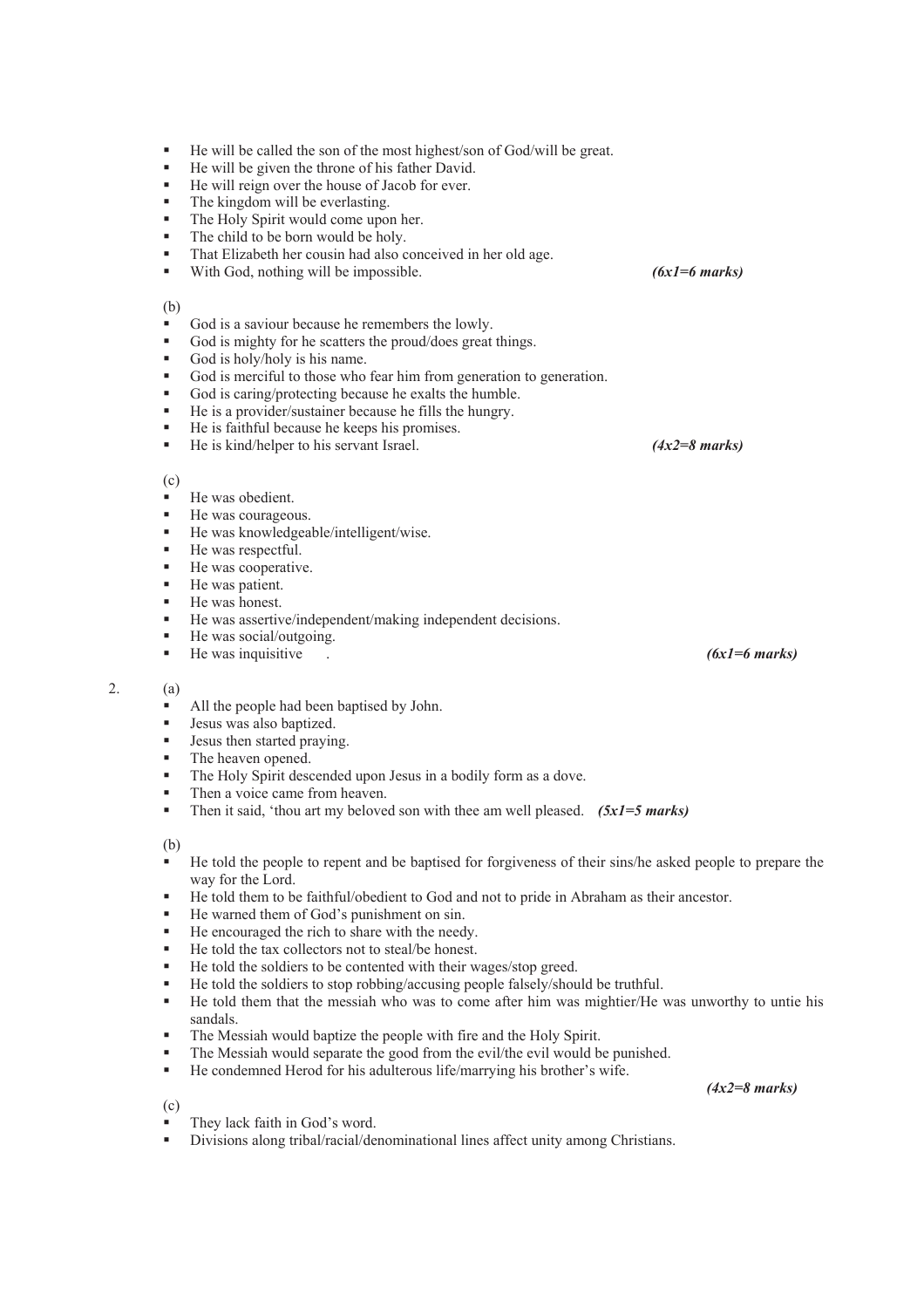- Clinging to the past/inability to abandon the old/previous life style.
- Negative attitude by the rich towards the needy/poor.<br>The influence of the mass media/moral decadency in
- The influence of the mass media/moral decadency in society.
- Some Christians lack what to share with others/poverty.
- There is rampant corruption in the society.
- The emergence of cult leaders/false prophets in the society/lack of role models.
- Some Christians lead hypocritical life.
- Peer pressure. *(7x1=7 marks)*

## 3. (a)

- **Jesus sat with his disciples at one table.**
- He told them that he had desired to have the meal with them.
- He took the cup, gave thanks and asked the disciples to share.
- He also took bread, gave thanks, broke it and gave to them.
- He explained to them the meaning of the bread and wine/the bread was his body/the wine was his blood that would seal the new covenant.
- He commanded the disciples to hold the ritual in memory of him.
- He informed them that he would be betrayed by one of them.
- He taught the disciples qualities of good leadership/humility/service to others.
- He told Simon that he would be tested by Satan/He told him that he had already prayed for him.
- He asked Simon/Peter to strengthen others in their faith.
- Jesus told Peter that he would deny him three times before the cock crowed.
- He commanded the disciples to acquire swords/have their own provisions/ personal belongings.

### *(7x1=7 marks)*

(b)

- They should be prayerful.<br>They should put God's wi
- They should put God's will first/desire God's will to be done in their lives.
- They should depend on God for strength/support/guidance.
- They should encourage others in their weaknesses.
- They should be ready to suffer for God's sake.
- They should be watchful/alert for the enemy strikes when they least expect it.
- They need to have close friends/associates that they can lean on. *(5x1=5 marks)*

(c)

- The message was first taken to them by women who were regarded as lowly in society. hence it seemed an idle talk.
- They had witnessed the helplessness of Jesus at the time of crucifixion, hence had lost hope in him.
- They had witnessed the burial/could not imagine how the stone could be rolled away from the tomb.
- They felt ashamed for having denied/betrayed him, hence wished that it was not true.
- They had not understood the teaching of Jesus which indicated that he would resurrect on the third day.
- It was a new experience they had never seen/heard of people coming to life after death on their own.
- They lacked faith in the teachings of Christ.
- They expected a political messiah who was to die in dignity/would not resurrect.

*(4x2=8 marks)* 

4. (a)

- **Love**
- $\blacksquare$  Joy
- **Peace**
- Kindness
- Goodness
- Self control
- Gentleness
- 
- Patience<br>Faithfulness

 $(5xI=5 marks)$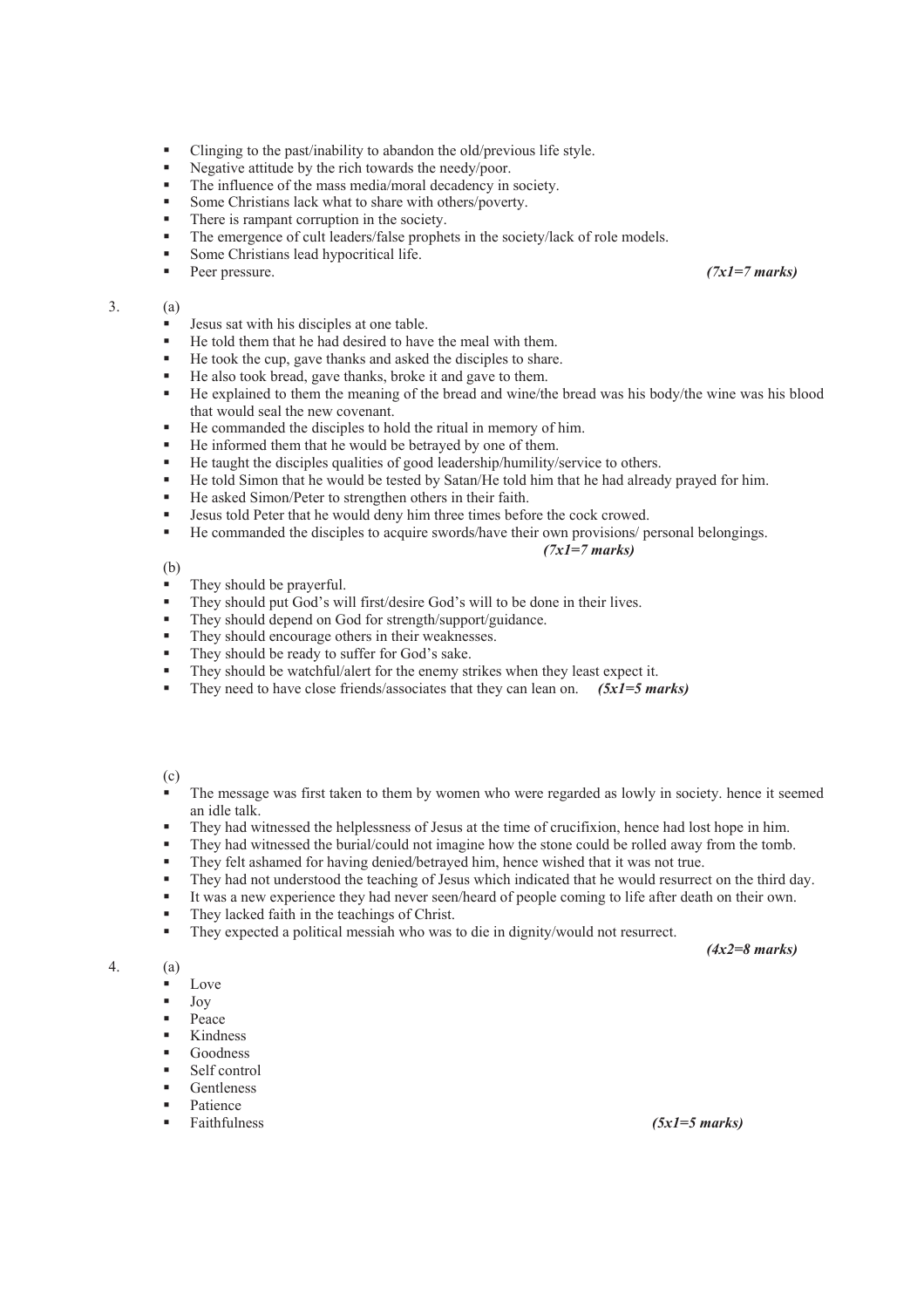(b)

- God is the vine dresser/Jesus is the true vine.
- The followers of Jesus/the Christians are the branches.
- Christians are related to God through Jesus.
- The unfaithful Christians are the unfruitful branches which are cut away/destroyed.
- The faithful Christians/fruitful branches are pruned so as to produce more fruit.
- Christians can only bear fruits/do good things if they remain united to Christ.
- **Through Christ all Christians are joined to one another.**
- Christians should rely on God for all providence.
- **Love is passed on to the Christians from God through Christ.**
- Christians should observe/keep God's commandments. *(4x2=8 marks)*

(c)

- Treat each other with love.
- Avoid discriminations/segregations/tribalism in the church.
- **Preach/teach the word of God/Bible truths to believers.**
- Assist those in problems/poor/the less fortunate/the needy.
- Practise humility/avoid arrogance.
- Openly discuss issues affecting the church/respect the opinions of other people.
- Pray for one another/problems affecting the church.
- Practise transparent leadership styles.
- Give financial reports within acceptable period of time.
- Follow the church doctrines/constitutions/manuals/educate members on church procedures.
- Repent/ask for forgiveness whenever they are wrong/accept their mistakes.
- 
- **Preparing a budget annually/seasonally/ensuring that the resources are well utilized.**<br>Guidance and counselling. ( $7xI = 7$  marks) Guidance and counselling.

## 5. (a)

- $\blacksquare$  High population whereby there are too many people for the available job opportunities.
- Lack of money to start individual businesses/unavailability of finances.
- Some people lack skills which make them not to be absorbed in the job market.
- Rural-urban migration:- many people are congested in towns where job opportunities are limited.
- Foreign aid:- dependence on foreign aid causes the donors to give conditions of employment, that is lean service.
- Selfishness/greed:- some Kenyans have more than two jobs, while others lack.
- Education system:- many Kenyans prefer white collar jobs after school and because of stiff competition for available spaces, many remain unemployed.
- Negative attitude towards work:- some Kenyans lack the initiative to do or participate in economic activities/just idle around.
- Unequal distribution of wealth: Some regions have more resources that create employment than others.
- New technological advances that has led to retrenchment.
- Bribery/corruption is a social evil that denies jobs to those qualified in preference to the less qualified.
- Insecurity/increase in crime discourages local and international investors.

*(4x2=8 marks)*

- (b)
- Lack of respect to the employer by employees.
- Employees not given time for leisure/leave.
- Poor working conditions/environment.
- When the employees do not receive wages/not paid in time.
- When employers fail to consider the welfare of employees/allowances.
- When employees fail to accomplish tasks within the expected time/poor time management.
- When employees are not allowed to join trade unions.
- Unequal chances of promotion/discrimination by the employer/lack of promotion.
- Poor/low remuneration.
- Sexual harassment by the employer.
- Differences in religious affiliation between employer and employees.
- Racial/tribal/ethnic differences may bring conflict.
- Misuse/destruction of property by the employee.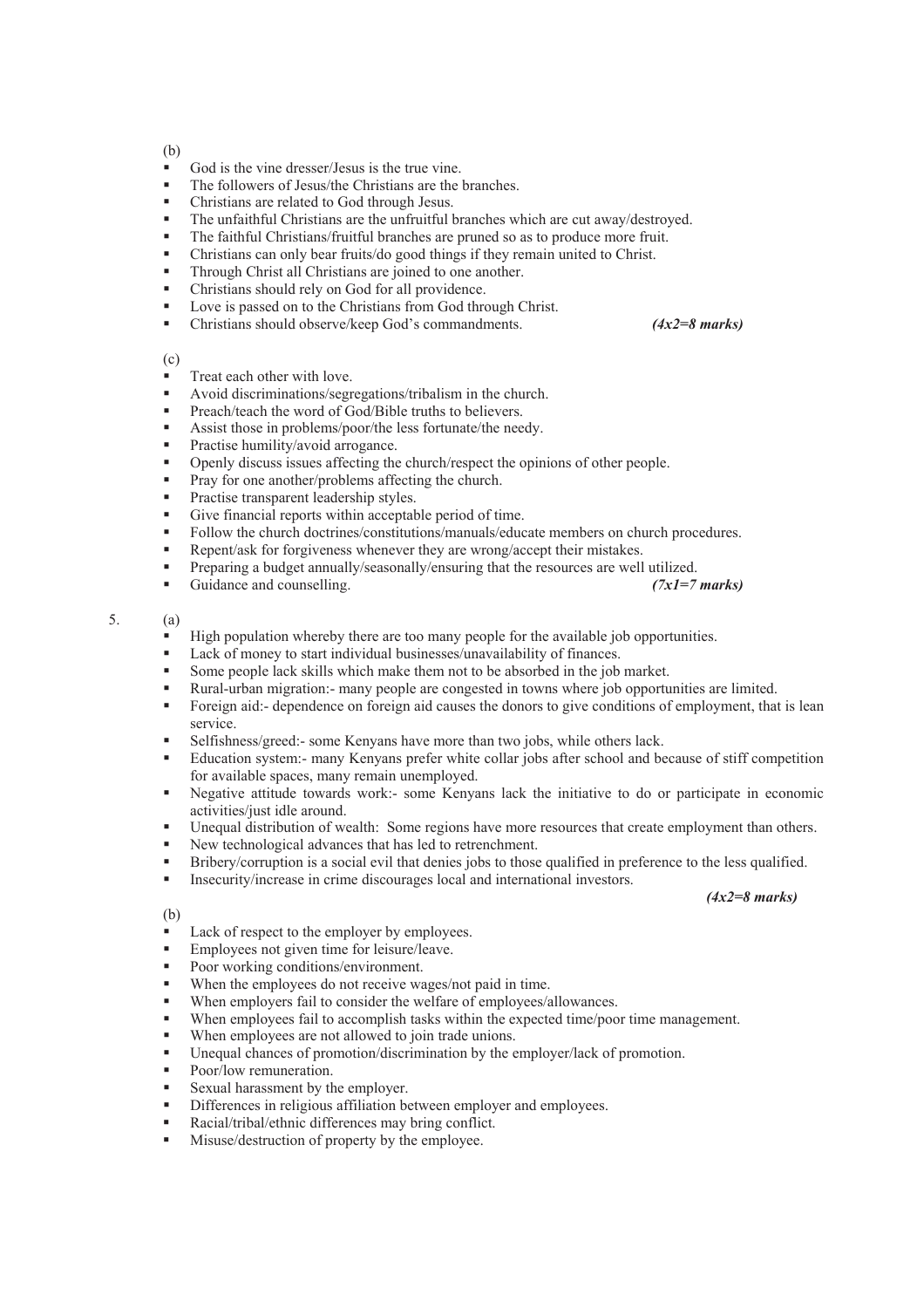■ Divulging of secrets of the employer/organization. *(8x1=8 marks)* 

(c)

- Not to take part in the strike.
- Encourage other people to find better means of solving the problem.
- To inform the authority of any grievances if they are not aware/mediate.
- To pray for a solution to the problem/seek God's guidance for a solution to the problem.
- Should not take part in a violent demonstration/encourage peaceful demonstration.
- To report the matter to the nearest police station. (4x1=4 marks)
- 6. (a)
	- Laws safeguard people's rights/citizen's rights.
	- People's property is protected under the law.
	- They protect the consumer from exploitation.
	- It allows/provides for economic development/growth.
	- Individuals are able to enjoy the freedom of worship.
	- The law acts as a check/measure of those in authority.
	- The law outlines how foreigners should be handled.
	- They control taxation/collection of revenue.
	- It enables the government to protect its citizens against oppression.
	- The law determines the type of punitive measures for a crime done/prevents crime.
	- It ensures political stability in a country/nation (order/peace/love/unity).
	- It outlines the relationship between different nations/countries. *(6x1 = 6 marks)*

(b)

- Some legislators/parliamentarians do not observe the law thus serving as wrong role models.<br>There is a lot of unfairness/injustice when settling cases because of tribalism/ penoties
- There is a lot of unfairness/injustice when settling cases because of tribalism/ nepotism/ religious affiliation/gender.
- Intimidation/people in high offices use their power to influence certain decisions regarding law breaking.
- Economic inability makes the poor to resort to lawlessness to meet their needs/unequal distribution of resources.
- Availability of dangerous weapons/guns in the wrong hands leads to insecurity/terrorism.
- There are a few resources to cater for the ever growing population, thus leading to overcrowding/competition that overwhelms the established machinery.
- People lack interest/do not care about others, hence do not report cases of lawlessness/permissiveness in society/drug abuse.
- **Bribery/corruption has destroyed the credibility of the government officials.**
- People have lost respect/trust for government machinery/have resigned to a life of hopelessness/fear of victimization.
- Interference from the civil society/human rights groups/activitists who oppose government initiatives in maintenance of law and order.
- Inadequate modern technology hampers maintenance of the law.
- Inadequate skilled personnel to handle issues to do with law breaking.
- People are not conversant with the laws of the country.
- Greed for power/wealth. Some people can go to any extent to acquire wealth even if it means breaking the law.  $(8xI=8 \text{ marks})$

(c)

- Praying for them.
- Visiting them so that they can feel wanted in society/invite them to their homes.
- Preaching the good news of salvation to them.
- Showing them care/concern.
- Welcoming them into church.
- Providing them with financial needs (food/shelter/clothing/medication).
- Offering guidance and counselling to help them to reform.
- Involving them in community/church activities.